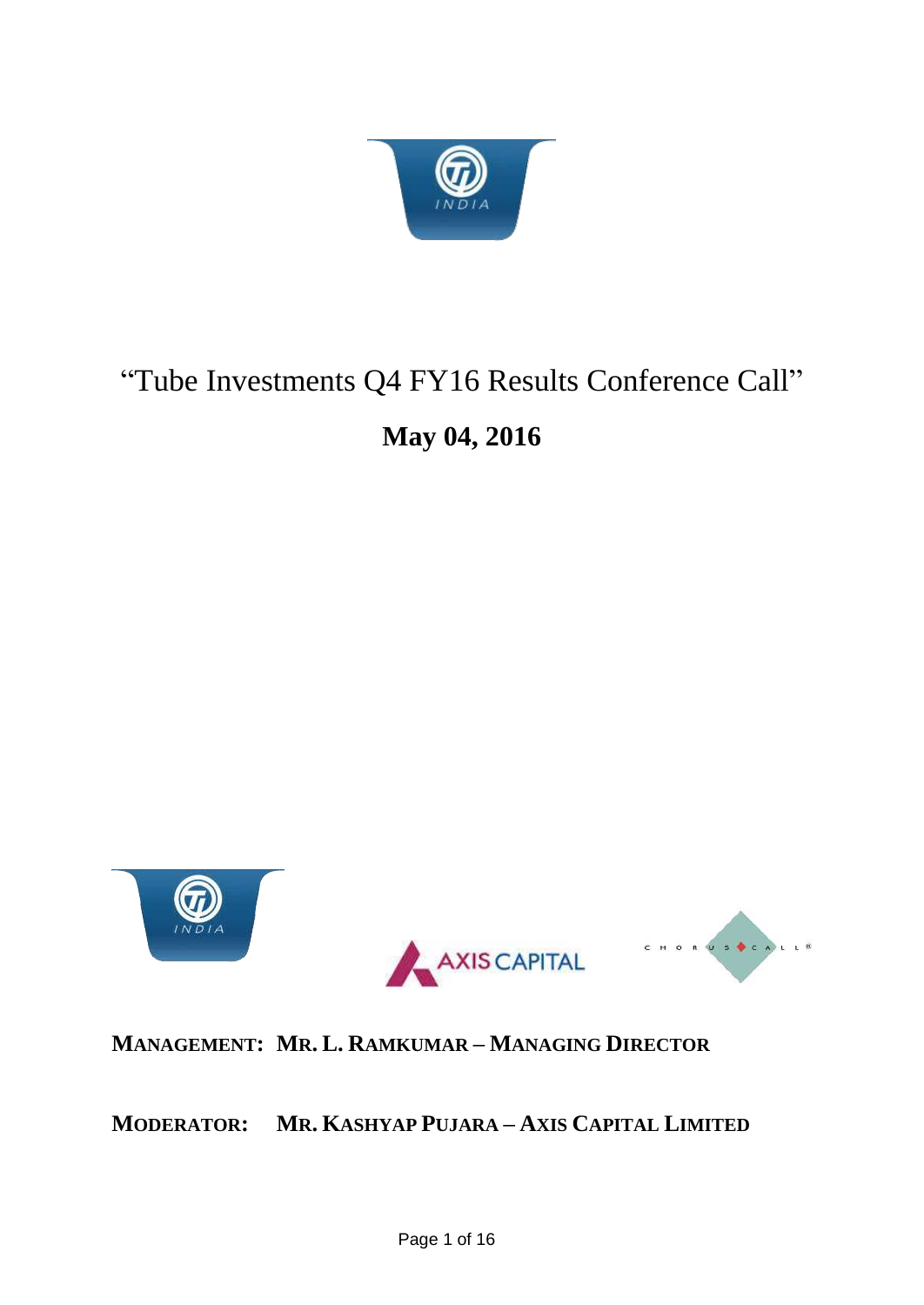

- **Moderator** Good Morning, Ladies and Gentlemen, Welcome to the Tube Investments Q4 FY16 Results Conference Call hosted by Axis Capital Limited. As a reminder, all participant lines will be in the listen-only mode and there will be an opportunity for you to ask questions after the presentation concludes. Should you need assistance during the conference call, please signal an operator by pressing '\*' then '0' on your touchtone phone. Please note that this conference is being recorded. I would now like to hand the conference over to Mr. Kashyap Pujara from Axis Capital Limited. Thank you and over to you, sir.
- **Kashyap Pujara:** Good morning, friends and thanks for standing by. It is an honor to have with us the Management of Tube Investments for the Conference Call related to Q4 FY16 Earnings. Without taking too much time I now hand over the floor to Mr. Ramkumar who is the Managing Director. Over to you, sir.
- **L. Ramkumar:** Thanks, Kashyap. Good morning to all for taking time off to join this concall. I will quickly take you through the results which have been published. I will start with the standalone:

We crossed a turnover of Rs.1,000 crores during the last quarter largely contributed by a good increase in the bicycle business turnover. Overall for the year we ended up Rs.3,940 crores, the total income from operations which is a growth of 3%. And during the quarter our profits also increased. We had profit from operation before other income, etc., of Rs.64 crores for Q4 as against Rs.56 crores for the similar quarter last year. Overall for the year we are at Rs.240 crores against Rs.222 crores, the percentage improving from 6.1% to 6.3%.

The finance cost was around the same or slightly less compared to last year. We have profit after finance cost but before exceptional items, it is comparable one Rs.139 crores against Rs.121 crores of previous year, again a small improvement in percentage. We did have an exceptional item as we had already mentioned. This has arisen due to the sale of stake in Chola Insurance to our partners Mitsui Sumitomo. There is a profit on sale which has been booked and hence you have this three digit figure of Rs.821 crores and the resultant profit before tax after exceptional item and profit after tax ending at Rs.730 crores. The proceeds of this insurance stake sale will go towards retirement of debts. Definitely the sale has increased our net worth by which the long-term debt-to-equity by the end of the year 31st March, 2016 is 0.57, as we retire more debt we hope to retire something between Rs.600 crores to Rs.700 crores out of these proceeds. The overall debt-to-equity of the company will come down to roughly around 0.35 from 0.7.

Coming to the individual businesses:

Bicycles turnover grew by 45%, large component of it was a government order which we executed for the West Bengal Government. Bulk of it having being over in the year 2015-16.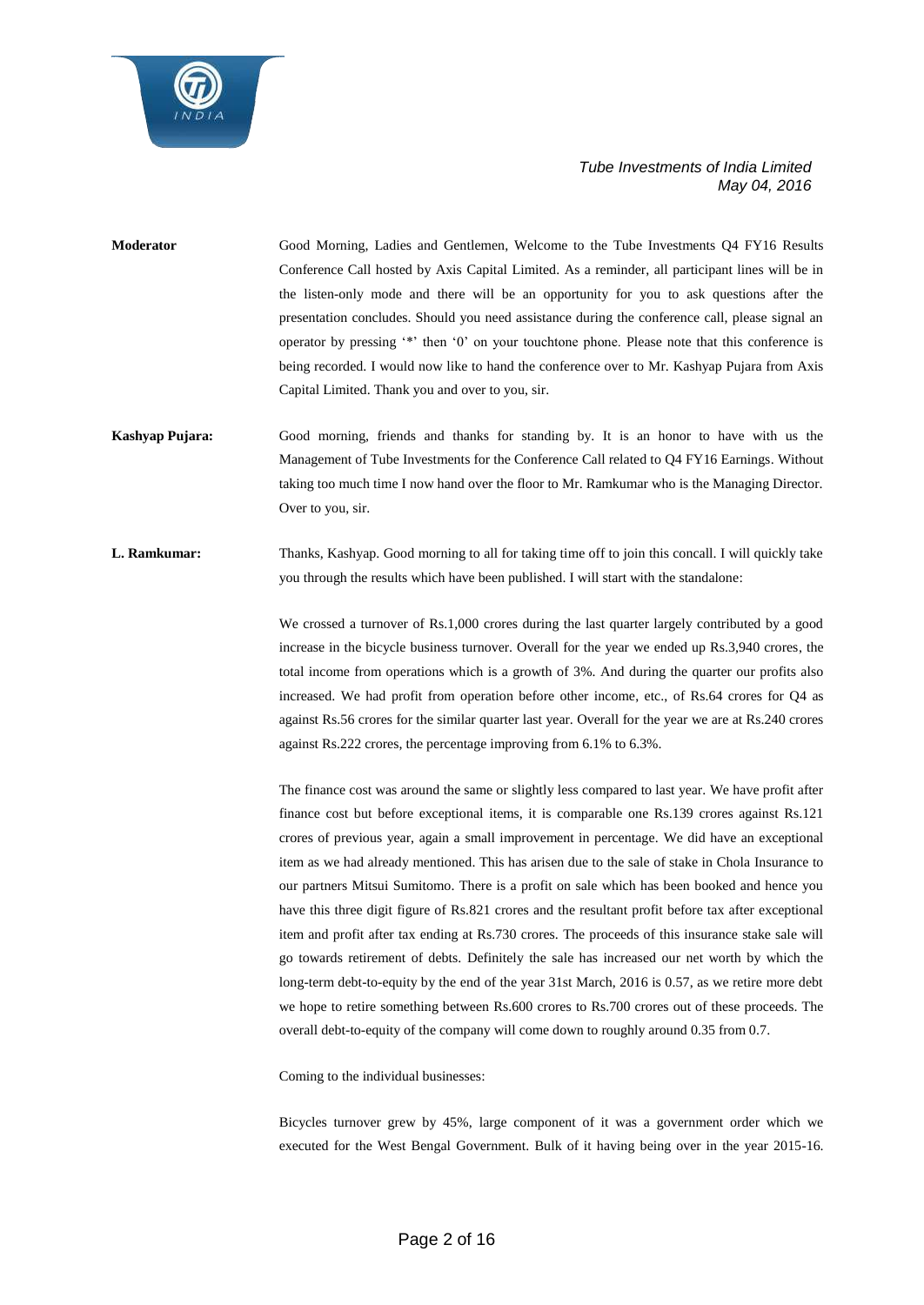

Engineering Division grew by 5%, Metal Form Products by 6%, overall the turnover as we already said that gone up during the quarter by 19%.

In the full year we see that Bicycles turned in a good performance with a 13% growth, Engineering dropped to 5.5%, a large part of the drop is also due to the drop in realization because of the lower commodity prices and steel cost during the last year. The Metal Form Products grew by 2.6%.

In the case of volume growth which we have been talking about in all these analyst meetings, the overall bicycle volume grew by 13.5% year-on-year by the end of the year 2015-16. In the case of Engineering division, the tubes were almost flat, the quantities were the same as the previous year and in the case of strips there was a marginal drop. As far as current year is concerned, 2016-17, I must say on the new plant which we setup, the largest diameter tubing plant is getting stabilized and during this year every quarter we expect the volumes to pick up and we see a good traction from customers.

Coming to the Metal Forming division – there was a small drop in the door frames by 5% whereas there was a good growth of 6% to 8% in Auto, Industrial Chains as well as Fine Blank products in this particular division.

As far as consolidated results are concerned – the numbers are not comparable because during the month of August 2015 Cholamandalam Finance seized to be subsidiary of TI, so the top-line is not consolidated and hence the resultant numbers are different.

I shall take you through these numbers of Insurance and Cholamandalam Finance:

Cholamandalam Finance again has done exceedingly well. They ended the year with a Rs.4,214 crores income as against Rs.3,715 crores last year and profit before exceptional items, profit before tax was Rs.879 crores as against Rs.666 crores the previous year and after tax they ended up at Rs.575 crores against Rs.444 crores which is an excellent growth compared to the previous year. And they also increased their total assets, disbursements, etc., as it is during the last year.

Coming to Cholamandalam Insurance – They also turned in a good performance on the top-line. In the case of gross written premium they went up by 30% and the underwriting results were almost the same. Overall if we see, their profit before tax ended up at Rs.213 crores as against Rs.200 crores of the previous year.

In the case of Shanthi Gears, you might have seen the results, we turned in results better than the previous year. There has been growth in both the turnover and a good growth in profits. We also talked about total orders booked up to Rs.195 crores during the last year and we have good pending order book situation as we started the year.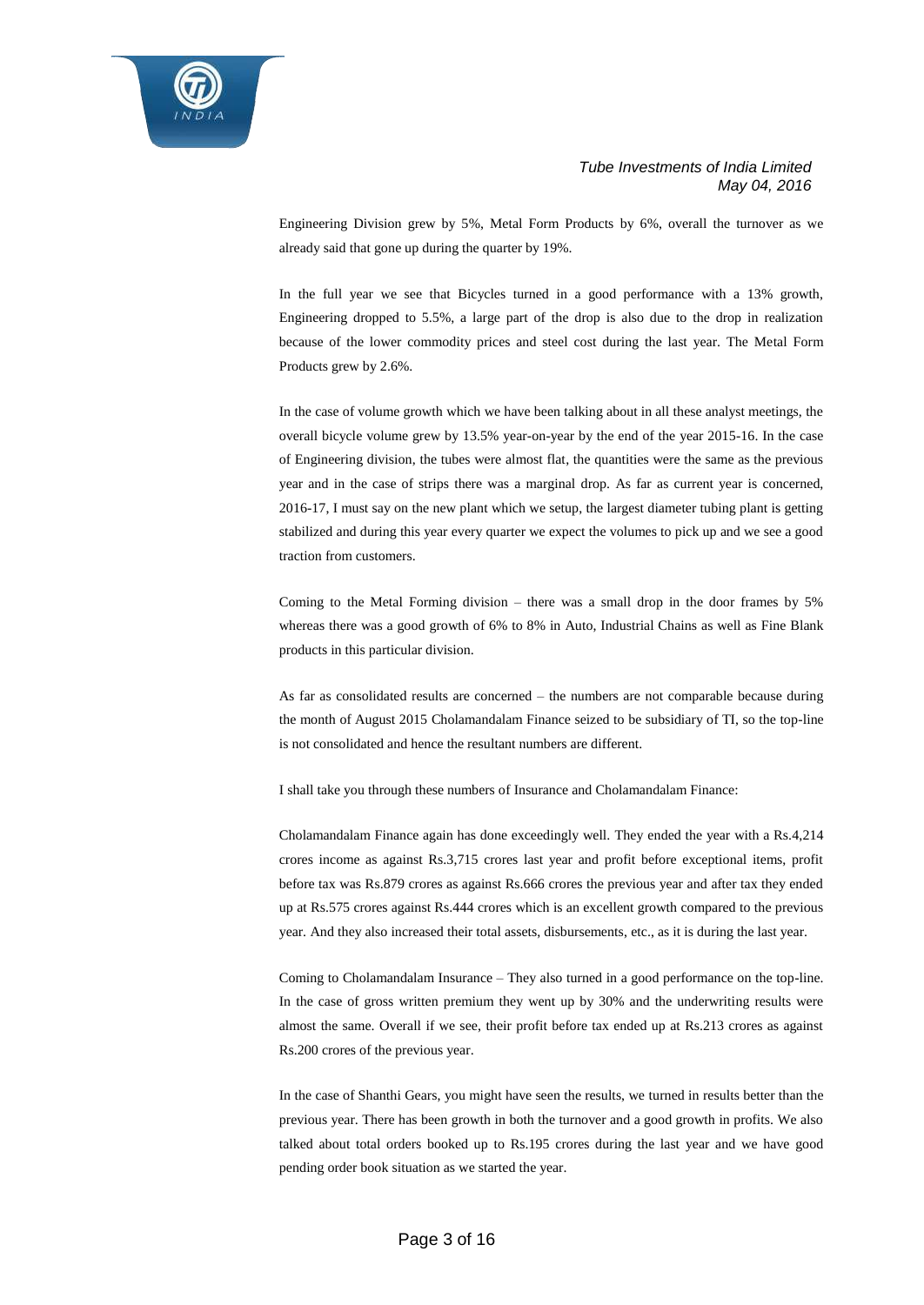

Going forward, we see the company will continue to look at improving the market share. The new subsidiary we started, TI Tsubamex Private Limited with an investment in for dies and tools has commenced the operation and we are happy to say that there has been a good traction in terms of order load from various customers, we are in the process of stabilizing and executing the various orders for this company.

So, overall this is a situation as far as Tube Investments of India is concerned. We will be very happy to take any questions from any of you. Thank you.

**Moderator:** Thank you. Ladies and Gentlemen, we will now begin the question-and-answer session. Our first question is from the line of HR Gala from Panav Advisors. Please go ahead.

**HR Gala:** Going ahead you have given flavor of FY17, can you tell us a little bit more about how do you see different businesses shaping up?

- **L. Ramkumar:** See, Bicycle business we are seeing the trade is being very flat, maybe hardly there is a growth of 2% to 3%, the standard bicycle sales are coming down overall except for the compensation happening from the government sector where the margins are not always very good, but it helps us to recover the fixed cost. So basically volume of 1.1 million bicycles from the government 2015-16…
- **HR Gala:** These are all standard bicycles?
- **L. Ramkumar:** Standard bicycles. So this we did last year, this is the highest and we have not done this kind of quantity. I cannot say the same will repeat, it depends on the various governments but normally we have done around 0.5 million steadily from the government sector. Now I can also say that the high end sector of the bicycles is growing very well with a lot of people taking up to cycling or as more sale of bicycles of value above Rs.5,000. Even though this is a small percentage of the market the percentage growth in this market is pretty good. This will definitely improve our margins going forward. This is as far as bicycles is concerned, we made a beginning in exports. We do sell children's bicycles to Europe, that has been increasing, maybe that also will increase this year by another 20%, 30%. We did 60,000 cycles, we will do probably 100,000 cycles during the current year. These are the improvement as far as the bicycles are concerned, we are also setting up a plant in Rajpura, we will inaugurate this plant for production sometime in June 2016 which will give us some advantages in terms of proximity to vendor base and proximity to the northern India market, we already have a plant in Noida but the capacity has not been sufficient there, so we have shifted there. That is as far as the bicycles is concerned.

**HR Gala:** So sir how much CAPEX we will be spending on this new bicycle plant?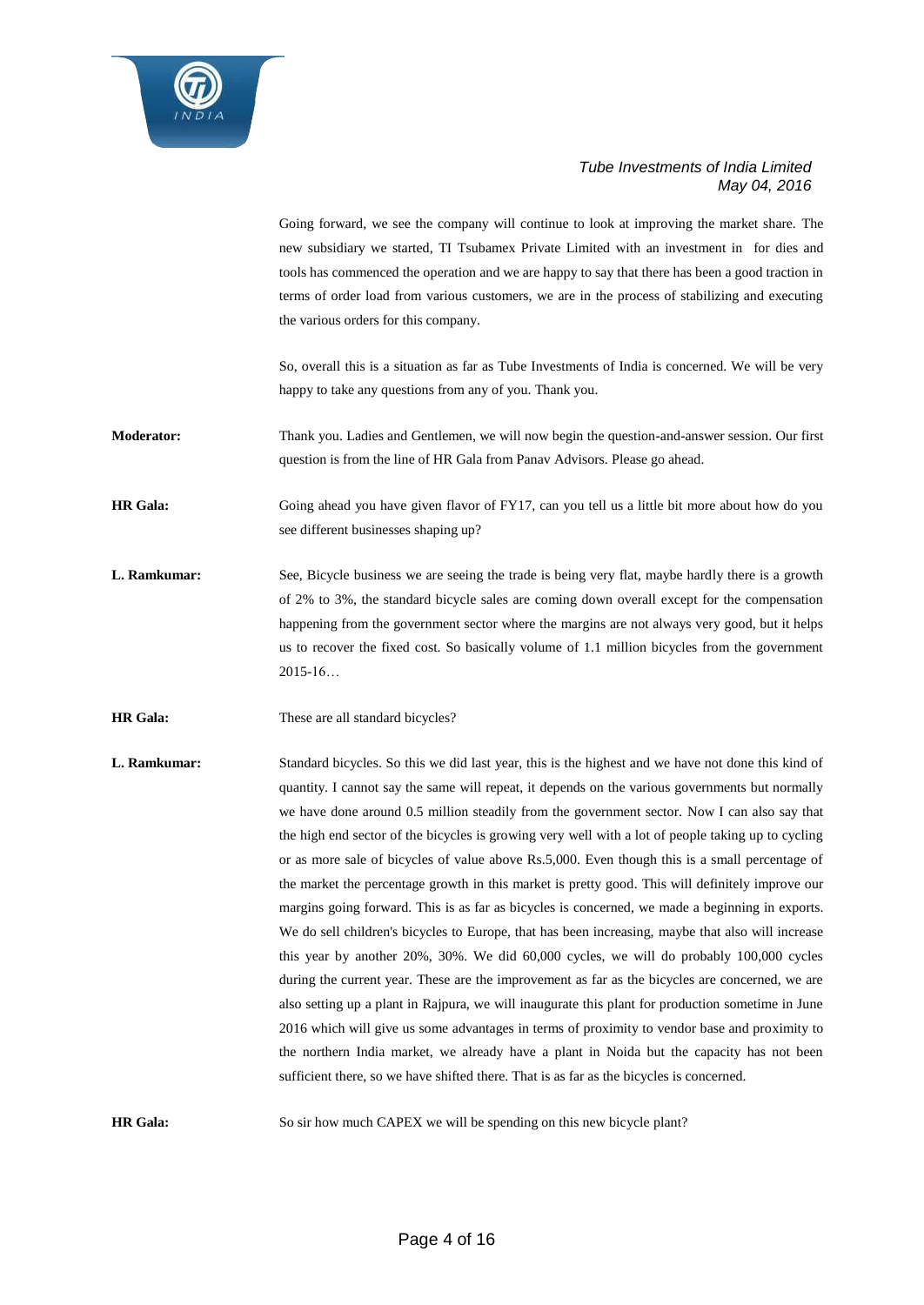

- L. Ramkumar: It will be around Rs.100 crores plus, I think we spent most of it last year itself, there is not much we left for this year 2016-17.
- **HR Gala:** So FY16 itself we have spent?

**L. Ramkumar:** Yes, correct. Now coming to Engineering division…

- **HR Gala:** Before that if you can just tell me, as far as bicycle is concerned out of total revenue how much is standard and how much is high end?
- **L. Ramkumar:** See, the take away 1.1 million bicycles, government is all standard out of the total of 4.5 million, of the balance 3.4 you can say 40% is standard, the balance 60% will be the non-standard bikes.
- **HR Gala:** Do you expect margins to remain in this....
- **L. Ramkumar:** Yes.
- **HR Gala:** You can take us through Engineering.

**L. Ramkumar:** Yes, we talk about Engineering, we see that the new plant which I talked about should turn in a good performance, that has been one of the reasons the engineering divisions profitability was affected in the last two years. This year there will be a revival because the capacity utilization will increase with higher volumes and the last month of the year I think we made on the plant alone positive EBITDA. So that trend continues and then we should do more EBITDA to cover the depreciation, interest, etc, so that will be a good upside as far as this division is concerned. The balance of this division is dependent on the growth in the auto sector, we have a fairly large market share in precision tubes in two wheelers and four wheelers in this particular division. If the pickup in the market is good, we will get the benefit of it and the upside will be very good here.

**HR Gala:** In Engineering how much turnover do we expect in large diameter at an optimum capacity utilization?

**L. Ramkumar:** Optimum we should do upwards of  $(+300)$  crores.

- **HR Gala:** When do you think we can reach that threshold level?
- **L. Ramkumar:** We should do it in three years, 2016-17, 2017-18, 2018-19.
- **HR Gala:** Metal Forming sir?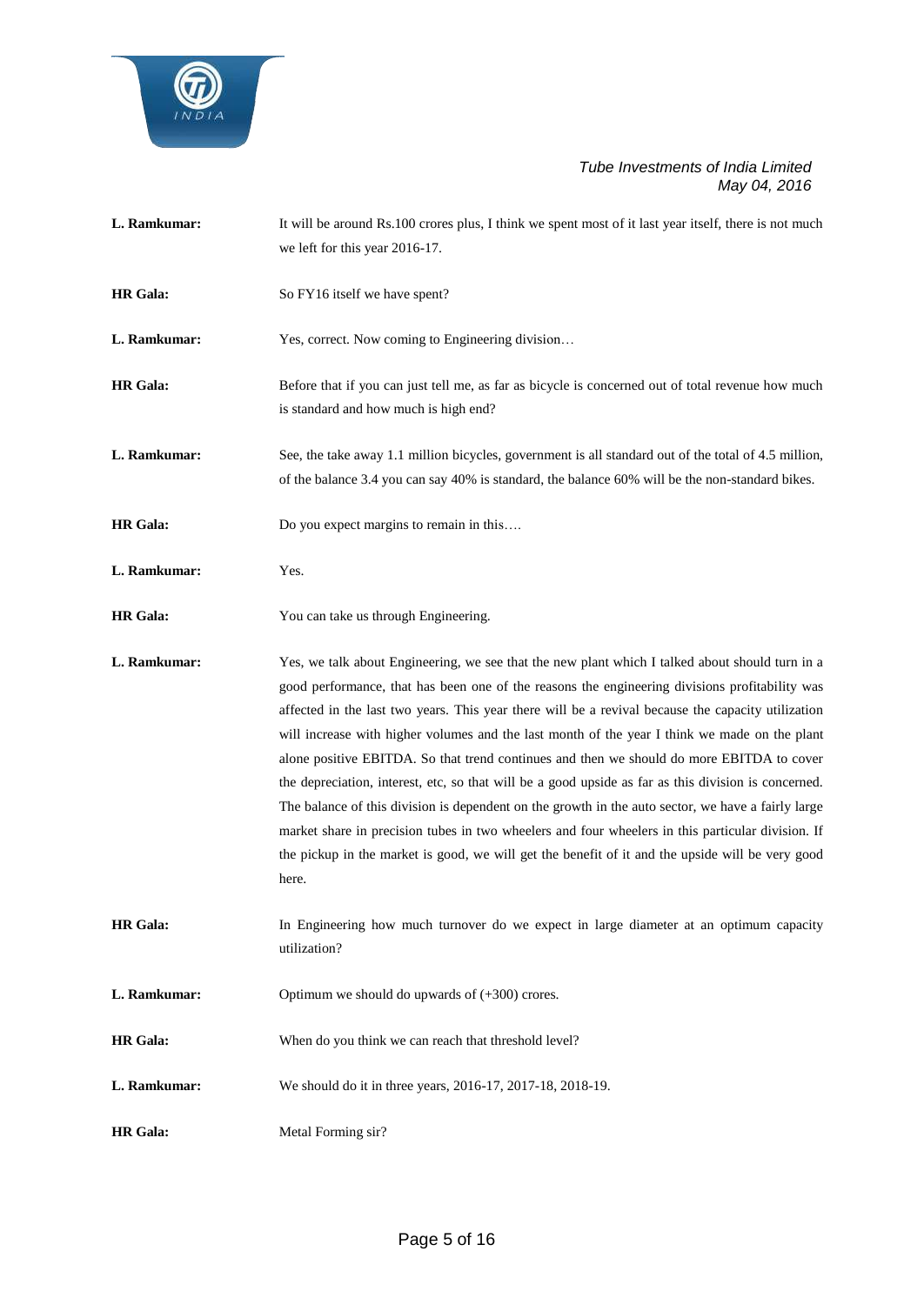

| L. Ramkumar:    | Yes, the balance one is related to car door frames where whatever we are doing with Hyundai is<br>doing very well, there has been a good growth with Hyundai and others is changing depending<br>on their model mix. Whereas our chains or fine blank products these are linked to again<br>passenger cars and two wheelers again. These are doing well, they have been growing in the<br>aftermarket. Here, the growth could be in the range of 6% to 7%. This year also we grew by 6%<br>to 8% in a market which is not very conducive because we have been introducing new products<br>or we are getting new programs or we are improving our market share with various people, this<br>will be the broad outlook for Metal Form products. |
|-----------------|-----------------------------------------------------------------------------------------------------------------------------------------------------------------------------------------------------------------------------------------------------------------------------------------------------------------------------------------------------------------------------------------------------------------------------------------------------------------------------------------------------------------------------------------------------------------------------------------------------------------------------------------------------------------------------------------------------------------------------------------------|
| <b>HR</b> Gala: | Shanthi Gear, how much is the pending order position?                                                                                                                                                                                                                                                                                                                                                                                                                                                                                                                                                                                                                                                                                         |
| L. Ramkumar:    | Rs.106 is the pending orders.                                                                                                                                                                                                                                                                                                                                                                                                                                                                                                                                                                                                                                                                                                                 |
| <b>HR</b> Gala: | I think Shanthi Gear there has been a remarkable recovery?                                                                                                                                                                                                                                                                                                                                                                                                                                                                                                                                                                                                                                                                                    |
| L. Ramkumar:    | It has recovered, we would like to see even better results.                                                                                                                                                                                                                                                                                                                                                                                                                                                                                                                                                                                                                                                                                   |
| <b>HR</b> Gala: | Sir, just one small question, how much of CAPEX we will have in FY17 different projects?                                                                                                                                                                                                                                                                                                                                                                                                                                                                                                                                                                                                                                                      |
| L. Ramkumar:    | We are talking about Rs.178 crores.                                                                                                                                                                                                                                                                                                                                                                                                                                                                                                                                                                                                                                                                                                           |
| <b>HR</b> Gala: | And this will be spread over which divisions?                                                                                                                                                                                                                                                                                                                                                                                                                                                                                                                                                                                                                                                                                                 |
| L. Ramkumar:    | All divisions, I think Engineering division always has maximum CAPEX because of the nature<br>of the business, there is a little more heavy investment, more replacement and some marginal<br>capacity addition, I mean debottlenecking. Next will be Metal Form products, Bicycle will be<br>less.                                                                                                                                                                                                                                                                                                                                                                                                                                           |
| <b>HR</b> Gala: | Yes, because we already spent Rs.112 crores?                                                                                                                                                                                                                                                                                                                                                                                                                                                                                                                                                                                                                                                                                                  |
| L. Ramkumar:    | Yes.                                                                                                                                                                                                                                                                                                                                                                                                                                                                                                                                                                                                                                                                                                                                          |
| <b>HR</b> Gala: | So you expect overall next year to be quite good?                                                                                                                                                                                                                                                                                                                                                                                                                                                                                                                                                                                                                                                                                             |
| L. Ramkumar:    | Yes, as we are starting the year we have to be very positive, the match has just started, first over,<br>I think we should win.                                                                                                                                                                                                                                                                                                                                                                                                                                                                                                                                                                                                               |
| <b>HR</b> Gala: | At least the first month has been quite good on the auto side, at least see what kind of growth.                                                                                                                                                                                                                                                                                                                                                                                                                                                                                                                                                                                                                                              |
| L. Ramkumar:    | Yes, first month has been surprisingly good, normally we have seen that March is very high,                                                                                                                                                                                                                                                                                                                                                                                                                                                                                                                                                                                                                                                   |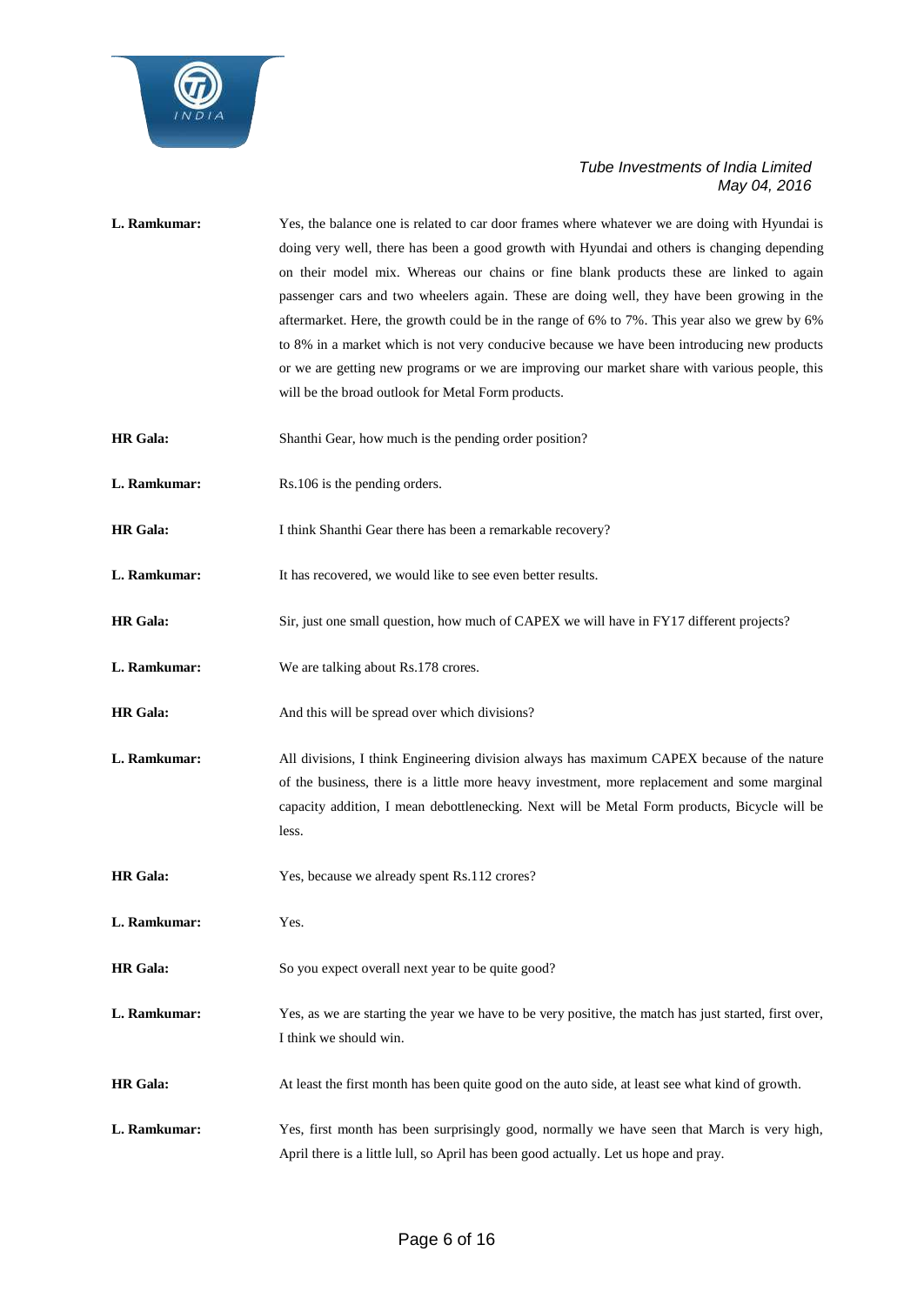

| <b>Moderator:</b>      | Thank you. Our next question is from the line of Roshan Chutkey from ICICI Prudential. Please<br>go ahead.                                                                                                   |
|------------------------|--------------------------------------------------------------------------------------------------------------------------------------------------------------------------------------------------------------|
| <b>Roshan Chutkey:</b> | Sir, I would like about the General Insurance business, did this high growth in gross premium<br>that you have generated what is the corresponding OPEX growth that you have seen this quarter?              |
| L. Ramkumar:           | Operational expenses?                                                                                                                                                                                        |
| <b>Roshan Chutkey:</b> | Yes, that is right.                                                                                                                                                                                          |
| L. Ramkumar:           | Total expenses of management went up by 15%.                                                                                                                                                                 |
| <b>Roshan Chutkey:</b> | Is it year-on-year?                                                                                                                                                                                          |
| L. Ramkumar:           | Year-on-year, correct.                                                                                                                                                                                       |
| <b>Roshan Chutkey:</b> | Sequentially have you seen any rise, I am not sure about your last quarter's number.                                                                                                                         |
| L. Ramkumar:           | Q4 total expenditure went up from Rs.408 crores to Rs.479 crores, this is something like 17%.                                                                                                                |
| <b>Roshan Chutkey:</b> | Sir Rs.408 crores is Q4 of FY15?                                                                                                                                                                             |
| L. Ramkumar:           | Yes, and FY16 is Rs.478 crores.                                                                                                                                                                              |
| <b>Roshan Chutkey:</b> | What was the number in third quarter?                                                                                                                                                                        |
| L. Ramkumar:           | Third quarter was Rs.388 crores, Rs.388 crores became Rs.480 crores, now I would really<br>reserve my comment on why it has gone up unless I check with them, if you want we can always<br>give you offline. |
| <b>Roshan Chutkey:</b> | Sir, would like to know the details further, I will take it offline.                                                                                                                                         |
| L. Ramkumar:           | There is an incurred claims net of reinsurance recoveries has gone up by Rs.50 crores, it seems to<br>be the main thing. But you can check with Axis                                                         |
| <b>Roshan Chutkey:</b> | Are you seeing any serious increase in commission here, commissions that are paid?                                                                                                                           |
| L. Ramkumar:           | No, frankly I must say that I do not have the full information on this, I do not want to mislead<br>you. Tell Axis Capital, we will get the information and give it to you.                                  |
| <b>Moderator:</b>      | Thank you. Our next question is from the line of Vipul Shah from Sumangal Investment. Please<br>go ahead.                                                                                                    |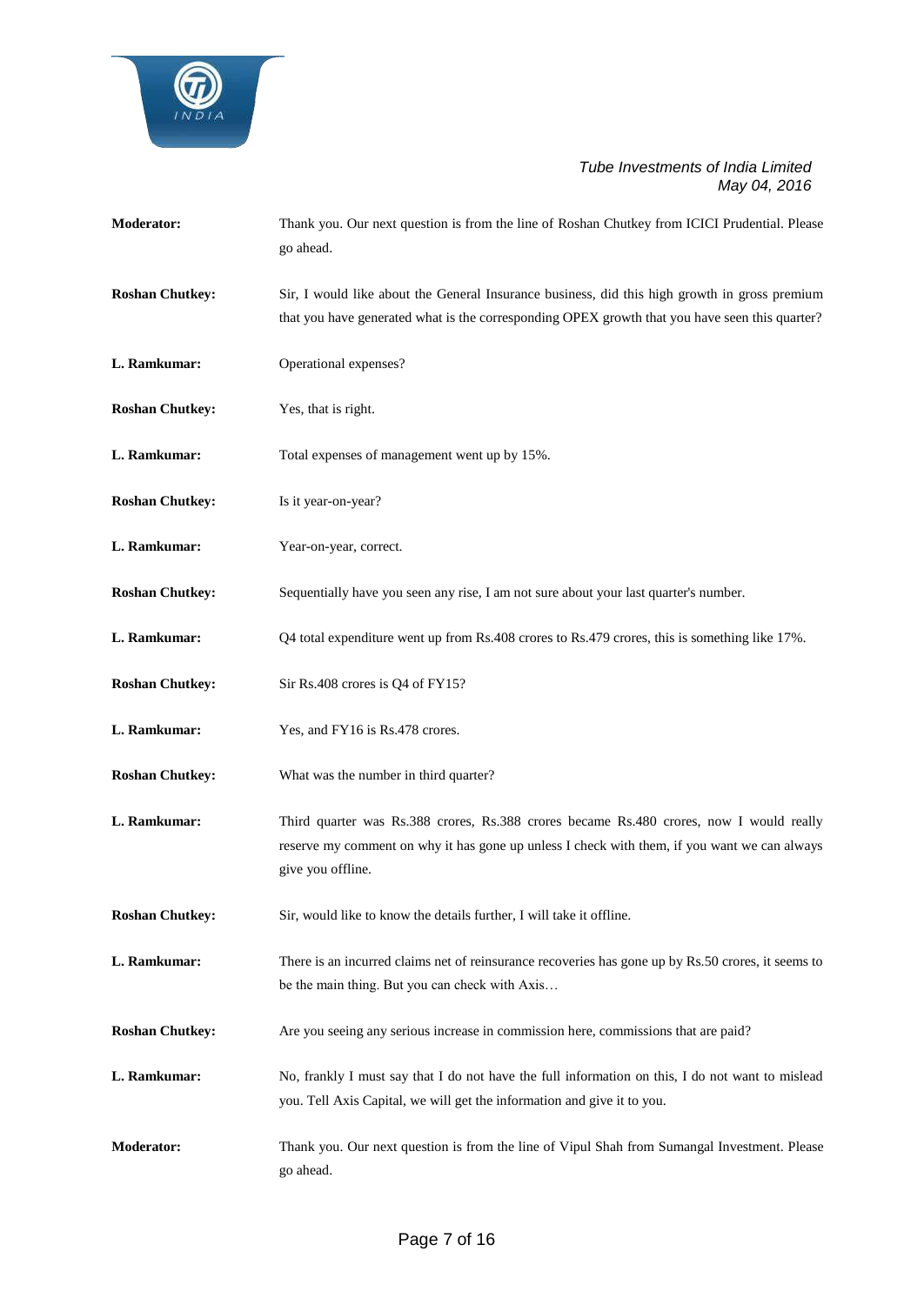

- **Vipul Shah:** My first question relates to, can you give me capacity utilization in each of our division means Bicycle, Engineering, Metal Forms? And second question, this precision tube is mainly used in cars or it is in two wheelers also?
- **L. Ramkumar:** Largely two wheelers as well, I will tell you both the questions I will answer. Capacity utilization, Bicycles will be almost 90% but as you know we are coming up with a new plant so that will take up the capacity sometime during the year.
- **Vipul Shah:** And what is the capacity being added by new plant?
- **L. Ramkumar:** See, we will be having a capacity of 2.5 lakh cycles.
- **Vipul Shah:** At new plant?
- **L. Ramkumar:** New plant, but we will be replacing an existing plant also which has around 1.5 lakh cycles progressively.
- **Vipul Shah:** So net it will be addition of 1 lakh?
- **L. Ramkumar:** 12 lakhs per annum.
- **Vipul Shah:** So that will take our total capacity to how much sir?
- **L. Ramkumar:** Maybe 54 lakhs or something.
- **Vipul Shah:** 5.4 million?
- **L. Ramkumar:** Correct.
- **Vipul Shah:** So last year capacity utilization was 90% in Bicycle division?
- **L. Ramkumar:** Very difficult to say, on months it will be very low, on months it will be close to 100%.
- **Vipul Shah:** No, I am talking about yearly average.
- **L. Ramkumar:** It is very difficult to say because I do not know what you are wanting, you want to divide total production by capacity, we do not look at capacity utilization like that, we look at how much room is left. See there are seasons, during the season we use nearly 100% or we need more than that, during off season we use only 70%. So if you want to know how much room we have we cannot just add like that, we have to keep for the peak season.
- **Vipul Shah:** Regarding other divisions capacity utilization?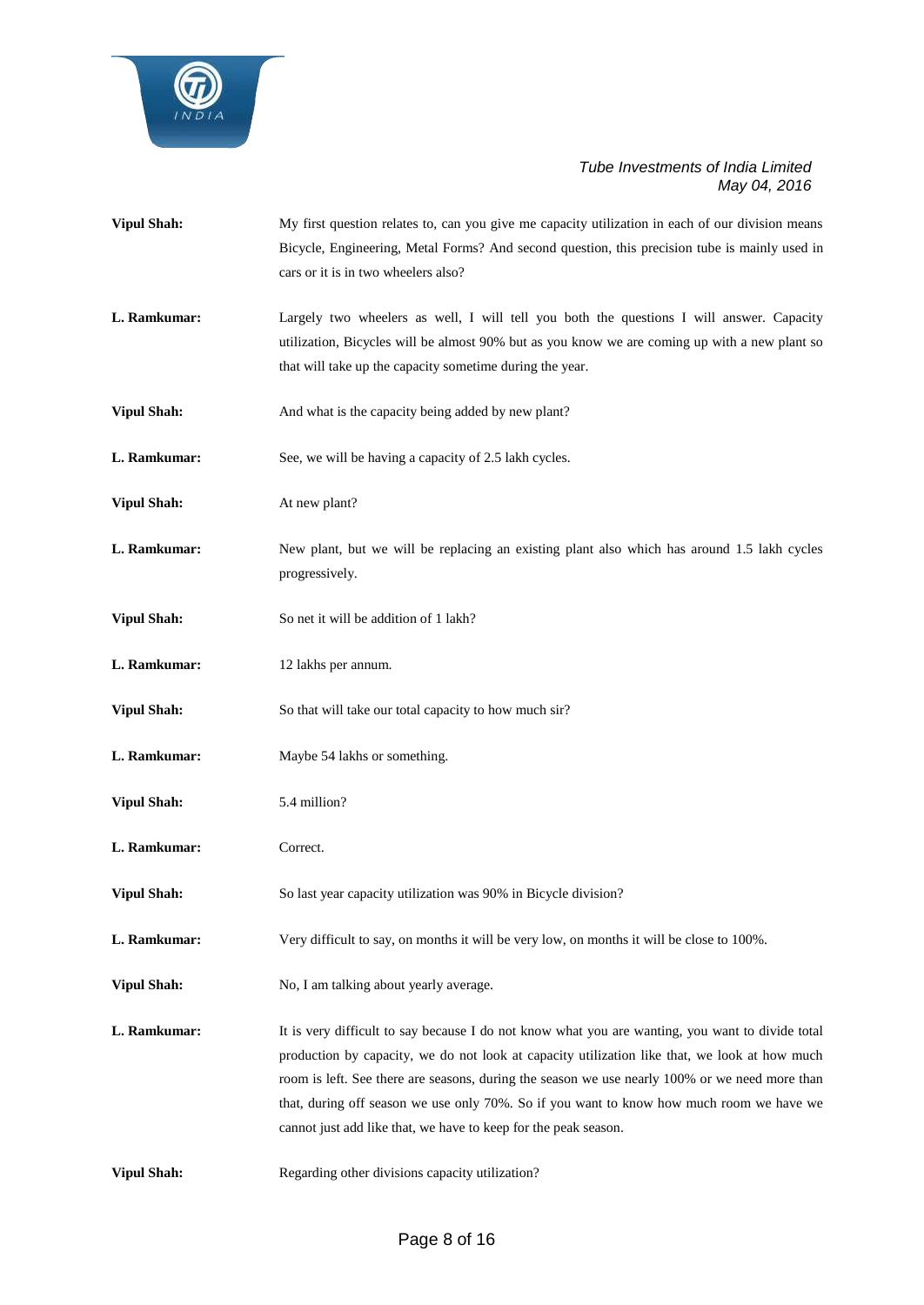

- **L. Ramkumar:** Other divisions and all, it is all very tough to say but we are running to the brim, you can say tubes is 85% to 90%, chains is also 85% to 90%, see for the models we are doing well we will be using nearly 100%, for the models where we are not doing well it will be virtually zero, it is like that.
- **Vipul Shah:** And last question sir, in General Insurance can you give any ballpark market share movement over the last one year, means have we gained have we lost?
- **L. Ramkumar:** I think we have gained, I do not remember the number.
- **Vipul Shah:** Okay, can I take it off line?
- **L. Ramkumar:** We will get it for you, no problem.

**Moderator:** Thank you. Our next question is from the line of Kashyap Pujara. Please go ahead.

- **Kashyap Pujara:** Sir, just a couple of questions. One is regarding the balance sheet, while the debt has gone down long-term and short-term to Rs.640 crores from I think close to Rs.1,100 odd crores in the same period prior year, there is a large amount of figure in other current liabilities close to Rs.800 crores if I am right, so could you just articulate what is the current portion of debt that is sitting there because we have Rs.734 crores of cash which is sitting on the books which is I think a function of the stake sale in Insurance, so could you just articulate the current portion of this year's debt and would we be fair to assume that the cash will get knocked off against the debt?
- **L. Ramkumar:** You have asked the question and answered it as well, so this Rs.826 crores includes Rs.(+700) crores of current debt due within one year and bulk of the cash, say around Rs.650 crores to Rs.700 crores will be used to knock off this debt.

**Kashyap Pujara:** Which means that the net debt by the end of this year, if I were to look at it assuming moderate CAPEX Rs.170 crores would basically remain around 600 - 700 level which is where we are right now?

- **L. Ramkumar:** Correct, you are right.
- **Kashyap Pujara:** And sir just one more aspect is that since the debt equity of the company goes down do we get a benefit of the interest rate because you have mentioned the rating has been upgraded, I think in the last quarter it was there if I remember right. So what would be my total borrowing cost now going forward?
- **L. Ramkumar:** When we go for rerating now, what we call review of our rating, we believe our rating will go up. Already our rating is very good in short-term, I think we will get very fine rates, I am not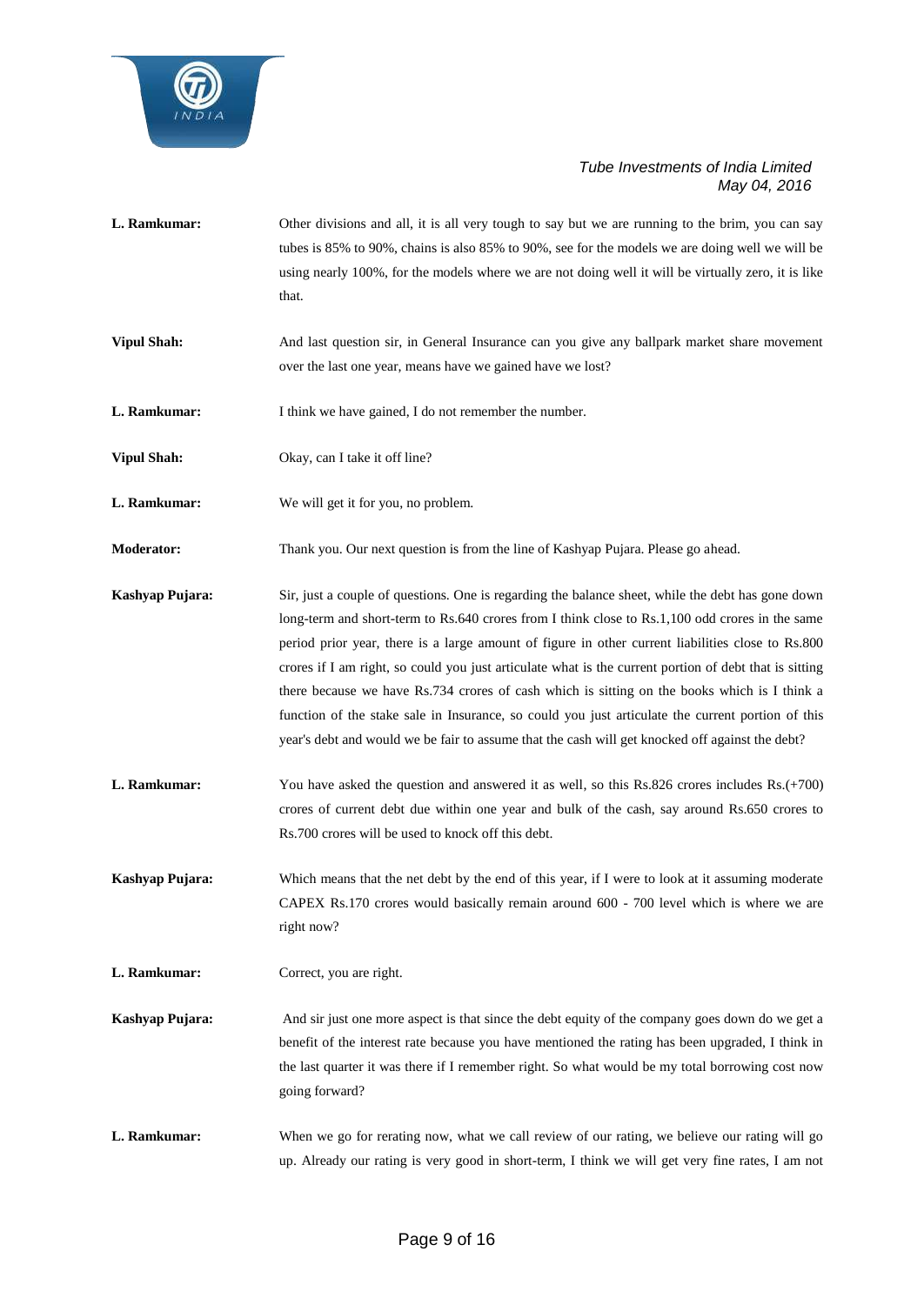

sure how much. We will get some of the best rates and probably we will have a better rate in the long-term after this rerating is done which I am sure will give us one notch above at least.

**Kashyap Pujara:** Sir your net fixed assets have come down, so it implies that CAPEX has virtually been near depreciation levels and also there has been write-off that we have done around Rs.37 crores - Rs.38 crores related to assets in the Metal Forming division, so could you articulate what are those write offs that we have taken for?

- **L. Ramkumar:** There is some impairment of assets for investments we have made is not yielding results, one is, investment we made for railway projects in Uttaranchal for wagons which has not been doing well, we have been reporting in all these conferences also and we have seen for three years things do not seem to be improving. So we thought probably it is better to write-down these assets. Similarly we made investment for a particular model of a company for Metal Form products and that is not doing well at a particular location, I do not want to mention the name of the company, so this particular asset is also not by and large used at all. Then we have one or two specific assets for a particular segment in Chennai area which has been carrying on for four, five years, some years we get orders, some years we do not get orders, it goes up and down. Taking all these things together we have provided for Rs.37 crores of impairment.
- **Kashyap Pujara:** And would it be fair to assume that since the impairment has been taken and we have brought it down to realizable value, would it be fair to assume that we would be open to monetizing these residual values whenever we can?
- **L. Ramkumar:** Wherever possible, actually the rate is done is to take the realizable value and take only the balance and we are definitely looking at if there is an opportunity we would like to monetize this.
- **Kashyap Pujara:** And a lot has been said about railways that CAPEX is picking up and hopefully the business should do well, you do not see any green shoots in this side because railways and you are predominantly in wagons and that is where you have taken the impairment?
- L. Ramkumar: Yes, but then we do some small portion of our business for coaches i.e. for the passenger coaches which has shown a very significant improvement during the year. We used to do maybe two to three sets of coaches per month, I think today we are doing something like 12. So we see an improvement there.
- **Kashyap Pujara:** And lastly, before I go back to the queue just wanted to know the number, like the return on capital the Bicycle division is suppressed because of the investment made in the Rajapura plant so that hopefully should normalize, likewise the return on capital in Engineering is suppressed because of the investment made in large diameter. So probably while the number reported is 16% or so, if one were to axe out the loss from the large diameter than what would be my return on capital on the core business currently?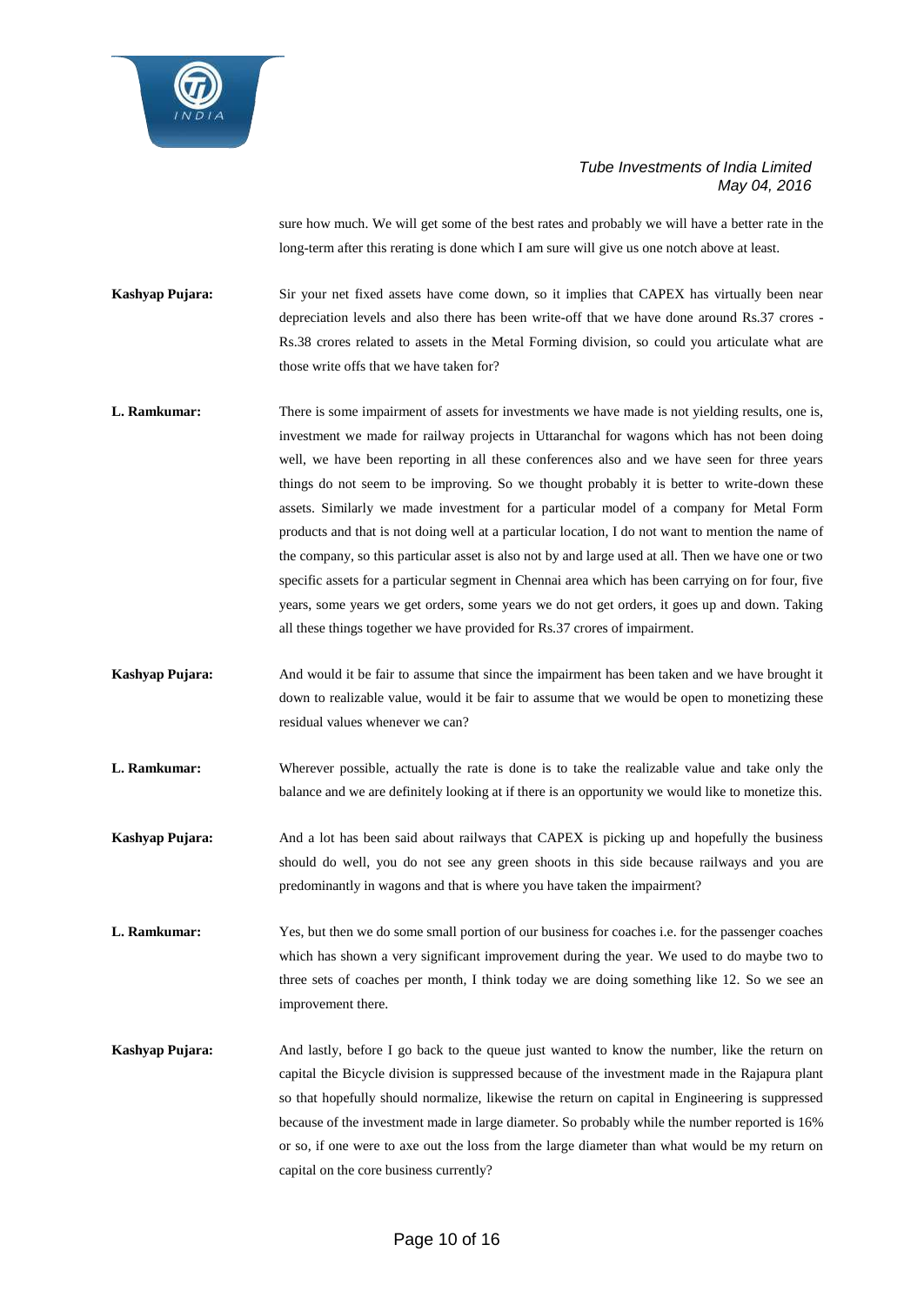

- **L. Ramkumar:** It is a very classified information, but whole business returns on capital employed is very healthy, +25%.
- **Kashyap Pujara:** And hopefully in the next two years once the normalization of this large diameter plant comes through because the large diameter product would have a higher margin then could we expect that this entire bucket of engineering products can go to the traditional return on capital that we have seen in that division?
- **L. Ramkumar:** Yes, I think it is possible as the capacity utilization picks up, definitely it will go up, finally it will settle down at a rate around or more than 25%.
- **Moderator:** Thank you. We have the next question from the line of Nilesh Gandhi from Destimoney Securities. Please go ahead.
- **Nilesh Gandhi:** I have a question on Shanthi Gears, we have been listening to your commentary for last few quarters, so earlier we had been investing in all others to cover our base cost as those were the low margin orders, now we are seeing that the margins have improved. So if you can guide us, I mean we are at what stage where we are able to decide to skip the low margin order to choose higher margin order, if you can guide on which parts are we really out of that track where we can completely skip the low margin orders?
- **L. Ramkumar:** See, the plan is to have a mix of orders by which the average margin will be at least close to what we have seen in the last year. Progressively there is an effort to improve the margin obviously, it is not that we completed exited the low margin order, earlier maybe in between one year we went all out for top lengths but recently it does not make sense, so that means some rationalization consciously we say. We are also slowly getting into what percentage of our products will come from high, what percentage will come from medium, what percentage will come from low so that the weighted average margin is good, it is the way we are working. And we also believe that if you want high margin you should do something slightly different. You cannot do a standard product and ask for a high margin. So there are a number of sectors we have entered. Last year, we have done some base work, this year we will get some actual orders. Then going forward in the years to come, as the business builds up, we will really see the impact of margins.
- **Nilesh Gandhi:** So sir in the press release that you have mentioned that you have entered into different segment, so in which class you will refer to these orders, these are high margin or low margin, can we quantify?
- **L. Ramkumar:** It will be medium to high.
- **Nilesh Gandhi:** And sir, sale side comes from the government can we assume that it will be stretch on balance sheet in terms of releasing of payments?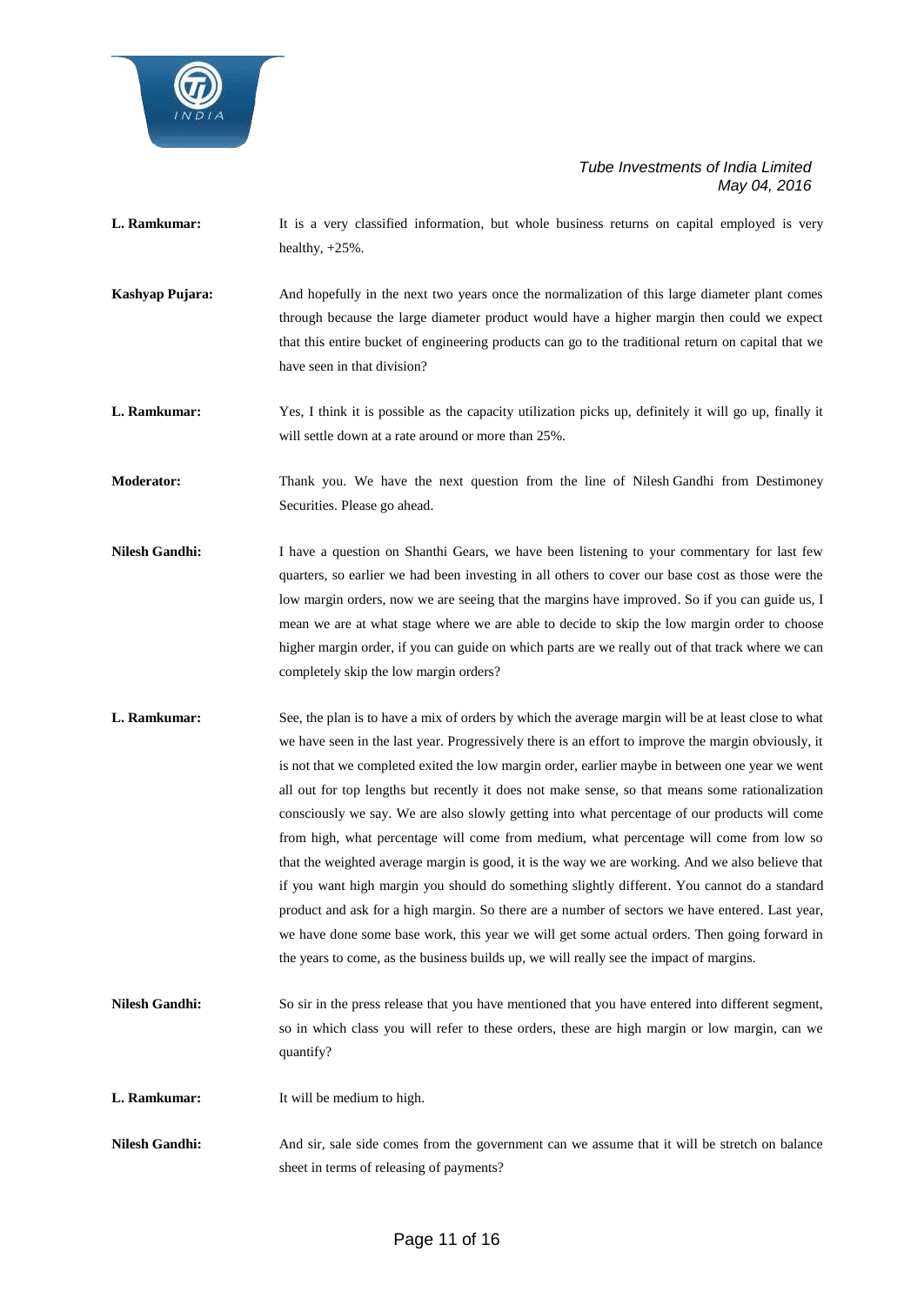

- **L. Ramkumar:** Cannot say actually, we are not seeing because some of the orders we are doing, the government is giving very high priority for developing in India or additional source. So, at the moment, we do not see a major issue in terms of payments. **Nilesh Gandhi:** Sir another question was on the balance sheet of Shanthi Gears, if you look at the balance sheet
- on the asset side the flows and advances, long-term loans and advances have increased to Rs.13 crores as compared to somewhat Rs.6 crores in last year, so any particular reason or someone time arrangement there?
- **L. Ramkumar:** I do not see anything very drastically, I do not think we can give the detail actually. As I remember it will be a normal thing month end something which will get adjusted in the next month like that.
- **Moderator:** Thank you. We have the next question from the line of Vipul Shah from Sumangal Investment. Please go ahead.
- **Vipul Shah:** Can you give the competitive intensity, some color of competitive intensity in all your three main segments I mean Bicycle, Engineering and Metal Formed products?
- L. Ramkumar: Yes, in the of Bicycles the major competitor, the largest bicycle maker in India, definitely as I said the standard bicycles are not growing, the non-standard bicycles are growing. So apart from them, there are couple of other players also. So, everybody is getting into this special segment. And there is lot of activity in terms of pricing, promotions, etc. Where we are trying to score is in terms of providing a superior product quality, maybe, we do charge a premium compared to others for certain models. So, that puts a lot of pressure when your pricing is not the lowest. So we are not playing on the lowest price but we are playing on the best value. Since the market is not growing, the intensity is very-very high.
- **Vipul Shah:** So premium means you call above Rs.5,000 above Rs.10,000, means what is the threshold level you call premium bicycles?
- **L. Ramkumar:** Say above Rs.6,000, there still the market is growing so everybody is having their say but below that….
- Vipul Shah: In premium segment what type of market share we are having, roughly?
- **L. Ramkumar:** I think probably we will have some 35%.
- **Vipul Shah:** 35% in the premium category?
- **L. Ramkumar:** Yes.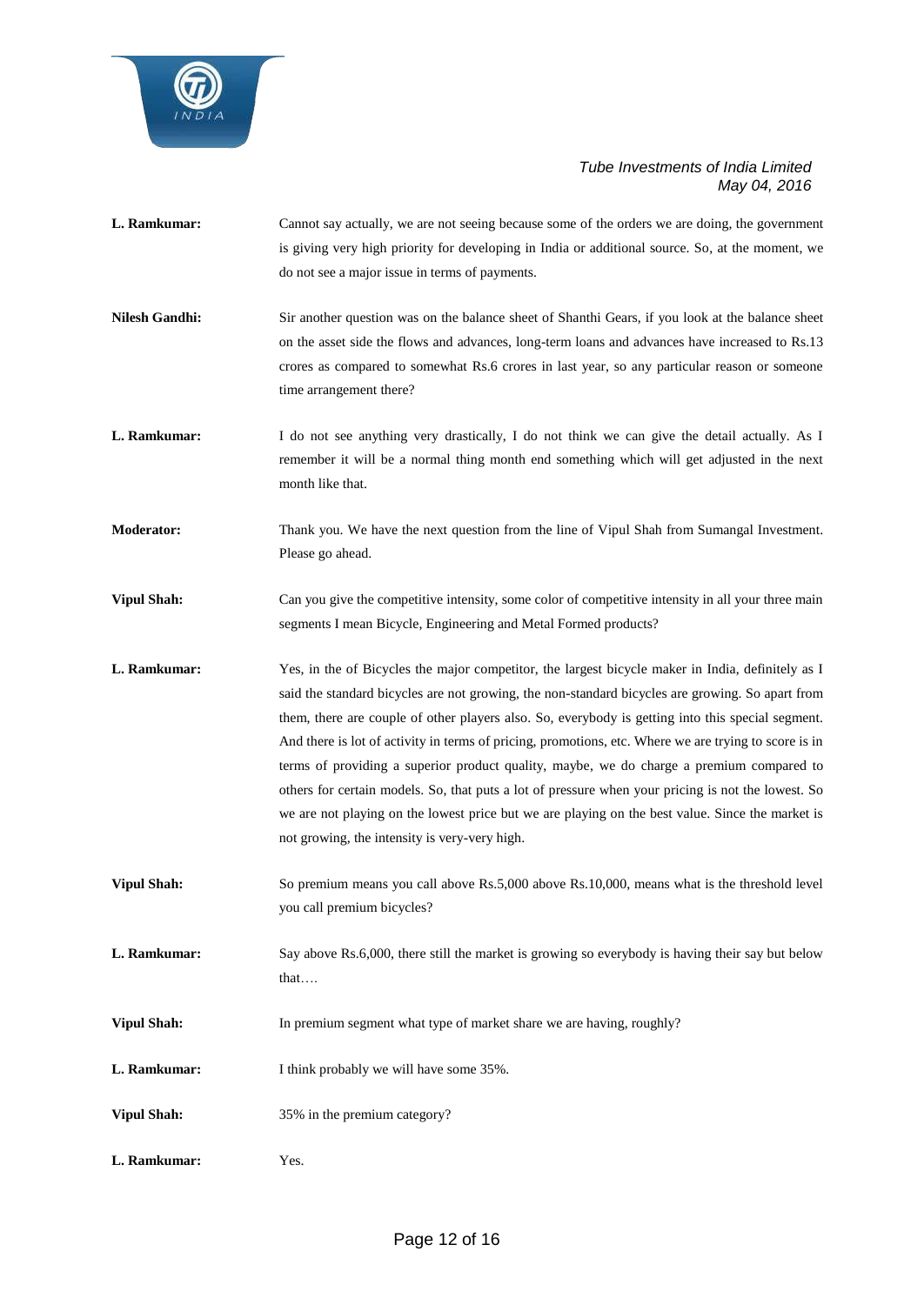

| <b>Vipul Shah:</b> | And regarding other two divisions, sir?                                                                                                                                                                                                                                                                                                                                                                                                                                                                                                                                                                      |
|--------------------|--------------------------------------------------------------------------------------------------------------------------------------------------------------------------------------------------------------------------------------------------------------------------------------------------------------------------------------------------------------------------------------------------------------------------------------------------------------------------------------------------------------------------------------------------------------------------------------------------------------|
| L. Ramkumar:       | See, Engineering Division and Precision Steel Tubes, we are a very significant player, in<br>upwards of $(+50%)$ market share, there are other players, one or two of them have become<br>weaker, one or two of them are becoming bigger.                                                                                                                                                                                                                                                                                                                                                                    |
| <b>Vipul Shah:</b> | Any major competitor, sir?                                                                                                                                                                                                                                                                                                                                                                                                                                                                                                                                                                                   |
| L. Ramkumar:       | If you see the list the nearest competitor maybe be 7% to 8% market share.                                                                                                                                                                                                                                                                                                                                                                                                                                                                                                                                   |
| <b>Vipul Shah:</b> | Can you name them?                                                                                                                                                                                                                                                                                                                                                                                                                                                                                                                                                                                           |
| L. Ramkumar:       | I do not want to name them on the concall, so you will have to find out.                                                                                                                                                                                                                                                                                                                                                                                                                                                                                                                                     |
| <b>Vipul Shah:</b> | And last, Metal Form division?                                                                                                                                                                                                                                                                                                                                                                                                                                                                                                                                                                               |
| L. Ramkumar:       | Yes, Metal Forming, as far as door frame is concerned there is not much competition, actually<br>there are not many players and people prefer us also. But in the Chains it is a two-layer situation<br>between us and another player in the south, it is neck to neck in terms of the OEM competition.<br>In the aftermarket, our competitor will have a larger share than us. And Fine Blanking, I think we<br>are growing, you know the best players in fine blanking, they are bigger but I think we are<br>catching up there. Industrial chains, we are bigger than competition in the domestic market. |
| <b>Moderator:</b>  | Thank you. Our next question is from the line of Kashyap Pujara from Axis Capital. Please go<br>ahead.                                                                                                                                                                                                                                                                                                                                                                                                                                                                                                       |
| Kashyap Pujara:    | Sir, could you just give a sense of what were total volumes for cycle and the engineering<br>products division this year for the full year?                                                                                                                                                                                                                                                                                                                                                                                                                                                                  |
| L. Ramkumar:       | Cycles, we ended up at 45.6 lakhs, engineering would be                                                                                                                                                                                                                                                                                                                                                                                                                                                                                                                                                      |
| Kashyap Pujara:    | If you look at strips and tubes combined.                                                                                                                                                                                                                                                                                                                                                                                                                                                                                                                                                                    |
| L. Ramkumar:       | 220,000 tons the corresponding to what you are asking.                                                                                                                                                                                                                                                                                                                                                                                                                                                                                                                                                       |
| Kashyap Pujara:    | And sir, while we have discussed many times on this, but just wanted to take your sense that in<br>the portfolio that we have currently across various divisions and including Tsubamex what<br>according to you would be the brightest points of the portfolio where you see to be most<br>optimistic in terms of the growth that is going to come through and which are the ones where you<br>expect normalized stagnant growth or where you see generally a bit more weaker?                                                                                                                              |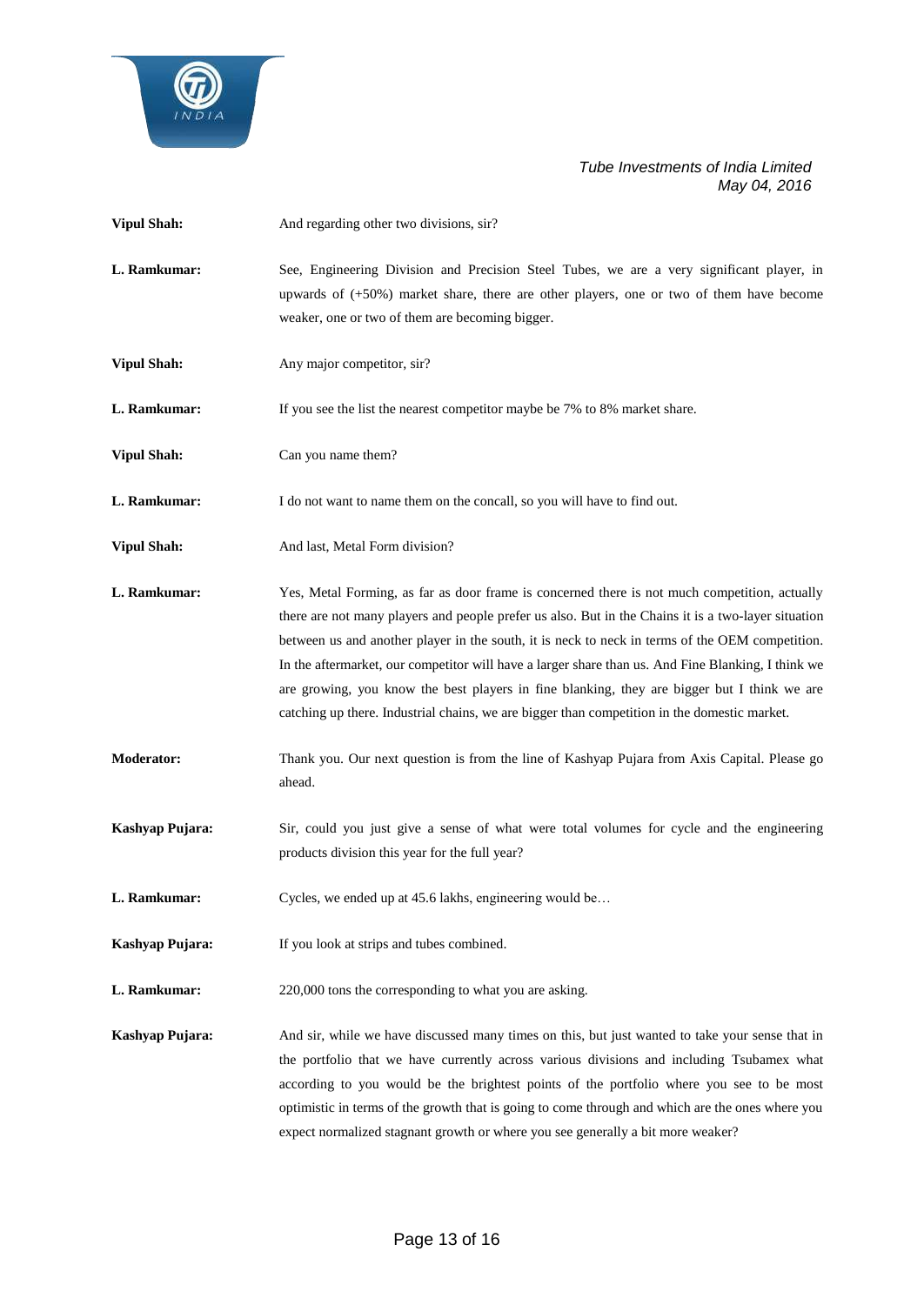

- **L. Ramkumar:** I think in the near term maximum growth will come from engineering followed by metal forming followed by cycles.
- **Kashyap Pujara:** So cycles will continue on the 5% to 8% kind of growth and institution orders were basically more like one-off in this year?
- **L. Ramkumar:** No, not everything is one-off, 50% could be repetitive the balance may or may not be there.
- **Kashyap Pujara:** And margins are basically hopefully going to sustain?
- **L. Ramkumar:** Yes, correct.
- **Kashyap Pujara:** I think there was a mention where I think I did see that you did have a larger premium bicycle in the range like tie-ups with Bianchi and you have your own Montra, so you can really from marked segment have offerings right up to the premium segment, so do you see this premiumization story panning out over time which can actually lead to higher contribution of specials which can actually drive margins for us, though volumes might not be really a big driver but the margins can really still be a good drvier for overall profitability?
- **L. Ramkumar:** So whatever you said is possibility, that is what is happening but since the premium segment you are talking about is still not significant the tipping point has not taken place. Once the premium segment becomes a more significant percentage then you can sell less bicycles or almost the same bicycles and make more money.
- **Kashyap Pujara:** And when do you see, I mean overall if one were to take a time horizon, the reasonable expectation of this tipping would be what, three years down the line, five years down the line, when should one look, how should one look at it?
- **L. Ramkumar:** I wish I knew the answer, but my guess is it maybe 10 years.

**Kashyap Pujara:** So a long way to go there.

- **L. Ramkumar:** Because see, you must also understand the moment you want to buy a cycle of Rs.15,000 and all that it becomes a more discretionary purchase, in all this conditions and all these things come into play, something drastically happens there it will just jump.
- **Kashyap Pujara:** And lastly, I will take the last question from my side at least, what is your expectation of the automotive growth because excluding the bicycle segment we are largely dependent on automotive and typically how the growth in two wheelers, four wheelers, etc., shapes up, so what is your industry reading on the automotive segment growth going forward?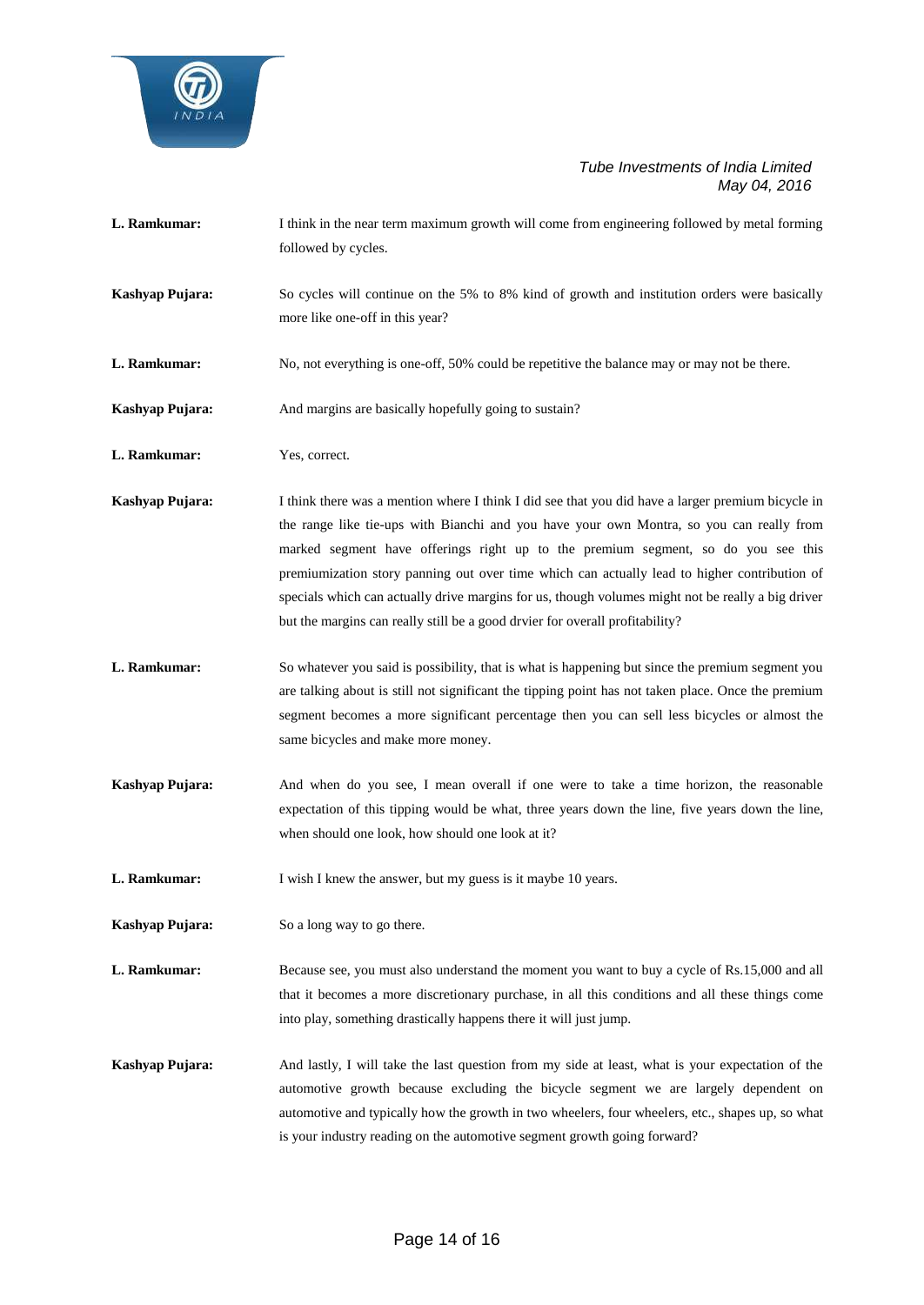

| L. Ramkumar:            | See before the beginning of this year the feeling was it will be moderate 6% to 7% but the year<br>has started very well as you know, if it continues like this it will be very good for us. We also<br>have a say in the infra growth where it will impact our large business as well as Shanthi Gears,<br>so if the infra growth is good there will be somebody also who will benefit. |
|-------------------------|------------------------------------------------------------------------------------------------------------------------------------------------------------------------------------------------------------------------------------------------------------------------------------------------------------------------------------------------------------------------------------------|
| <b>Moderator:</b>       | Our next question is from the line of Nilesh Gandhi from Destimoney Securities. Please go<br>ahead.                                                                                                                                                                                                                                                                                      |
| <b>Nilesh Gandhi:</b>   | Sir my question was on Shanthi Gear again, what was the CAPEX that you incurred in the last<br>year and what would be in the current year?                                                                                                                                                                                                                                               |
| L. Ramkumar:            | Last year we would have done some Rs.11 crores.                                                                                                                                                                                                                                                                                                                                          |
| <b>Nilesh Gandhi:</b>   | Largely it will be maintenance?                                                                                                                                                                                                                                                                                                                                                          |
| L. Ramkumar:            | Yes, I mean replacement, upgradation, something like that.                                                                                                                                                                                                                                                                                                                               |
| <b>Nilesh Gandhi:</b>   | And similar will be in current year?                                                                                                                                                                                                                                                                                                                                                     |
| L. Ramkumar:            | This year it will be more because we are looking at specific segments for which if we did not<br>have the proper equipment we may be spending Rs.15 crores to Rs.20 crores.                                                                                                                                                                                                              |
| <b>Moderator:</b>       | Thank you. Our next question is from the line of Jahangir Master from Siddesh Capital. Please<br>go ahead.                                                                                                                                                                                                                                                                               |
| <b>Jahangir Master:</b> | Sir, regarding Cholamandalam General Insurance, for FY16 can you share the number of gross<br>written premium, revenue, PAT and book value?                                                                                                                                                                                                                                              |
| <b>Management:</b>      | Gross written premium is Rs.2,465 crores, revenue is Rs.1,691 crores, operating profit before<br>tax is Rs.213 crores, PAT is Rs.148 crores.                                                                                                                                                                                                                                             |
| <b>Jahangir Master:</b> | And lastly sir, book value?                                                                                                                                                                                                                                                                                                                                                              |
| L. Ramkumar:            | I am sure if you will add number of shares you can make out.                                                                                                                                                                                                                                                                                                                             |
| <b>Moderator:</b>       | Thank you. Ladies and Gentlemen, that was our last question. I would now like to hand the floor<br>over to Mr. Kashyap Pujara for his closing remarks.                                                                                                                                                                                                                                   |
| Kashyap Pujara:         | Thank you so much to everyone and especially the Management of Tube for taking time out for<br>this investor call. Thanks everyone.                                                                                                                                                                                                                                                      |
| L. Ramkumar:            | I do thank all of you for taking time out. Thank you very much.                                                                                                                                                                                                                                                                                                                          |